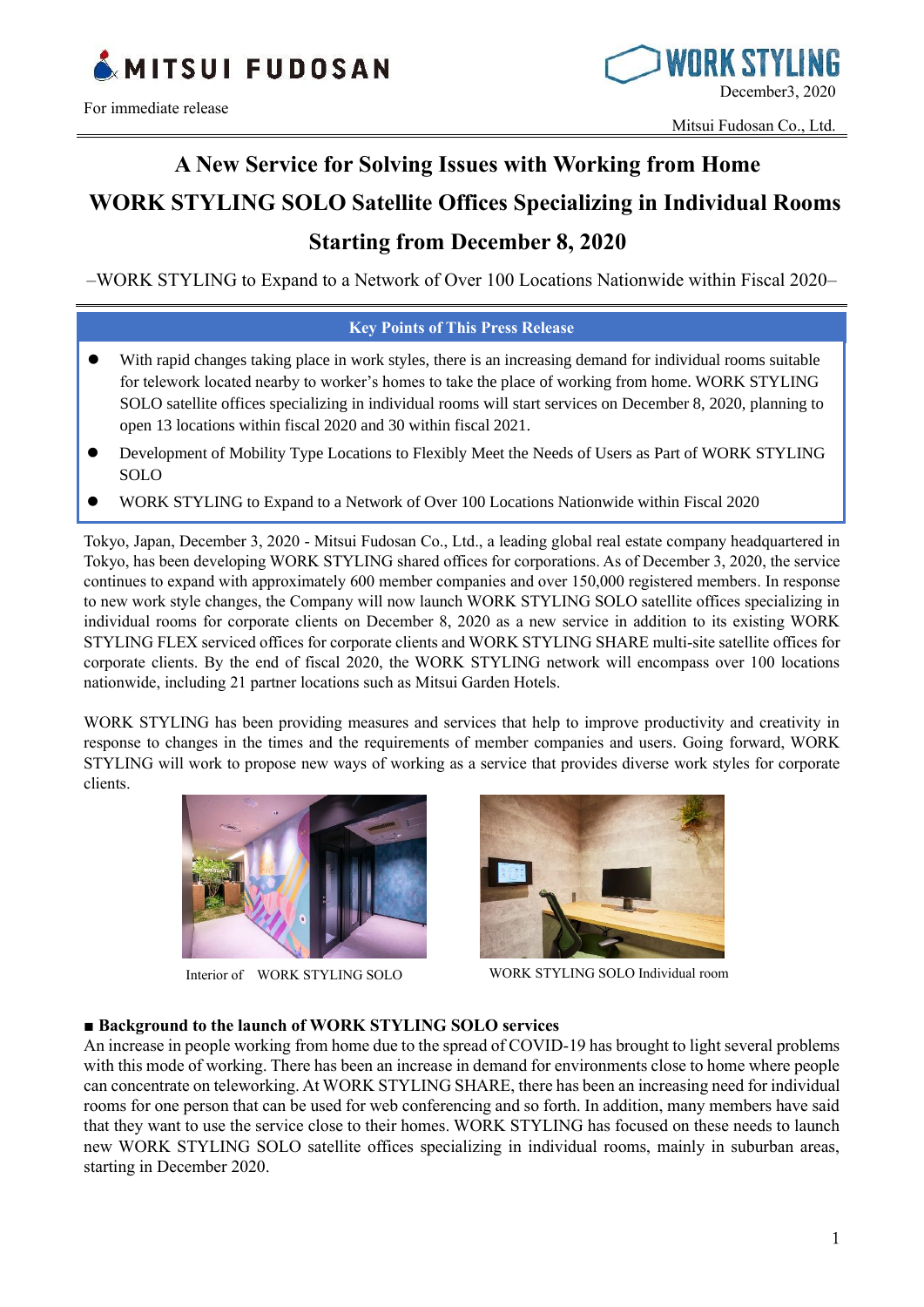# **■ Overview of WORK STYLING SOLO services**

This is a satellite office specializing in individual rooms for corporate clients that can be used by WORK STYLING members instead of working from home. Members can use WORK STYLING SOLO and WORK STYLING SHARE locations nationwide in increments of 10 minutes.

# $\leq$  Features of WORK STYLING SOLO  $>$

- (1) Environment specialized for telework
	- ・Individual rooms for one person, all equipped for web conferencing
	- ・Sound masking to control noise and ensure privacy
- (2) Hospitality
	- ・Concierge services provided online
	- ・A full-range of drinks and refreshments, etc.
- (3) Security
	- ・Building entry and exit control using members QR codes ・Security cameras and on-call security guard services
- < Countermeasures to Prevent the Spread of COVID-19 >
	- ・Body temperature check, hand sanitizing, and mask check on building entry
	- ・Sterilization cleaning
	- ・Provision of sterilization equipment
	- ・Installation of UV air environment countermeasure equipment

Online concierge



Café corner

< Development Area >

Locations are to open gradually starting from December 8, 2020. Thirteen sites are planned for opening during fiscal 2020, with a total of 30 sites to open during fiscal 2021, mainly in suburban areas around the Tokyo Metropolitan Area.

〇 Main areas planned for development

Nakano, Ogikubo, Jiyugaoka, Sangenjaya, Shimokitazawa, Toyosu, Fuchu, Minami Osawa, Noborito, Shin-Yurigaoka, Center Kita, Totsuka, Fujisawa, Urawa, Moto-Yawata, Kashiwanoha

\*Toyosu, Minami Osawa, Shin-Yurigaoka, and Kashiwanoha are scheduled to open on December 8, 2020.

# **WORK STYLING SOLO Mobility Type**

To respond flexibly to the various needs of members, WORK STYLING SOLO will develop a mobility type location in addition to office buildings. The service will be launched on December 8, 2020 at Urban dock LaLaport TOYOSU, LaLaport KASHIWANOHA, and MITSUI OUTLET PARK TAMA MINAMI OSAWA.





WORK STYLING SOLO mobility type (Exterior of LaLanort KASHIWANOHA location) (Interior of LaLaport KASHIWANOHA location)

WORKSTYLING will utilize the combined capabilities of the Mitsui Fudosan Group to propose new ways of working as a service that provides diverse work styles.